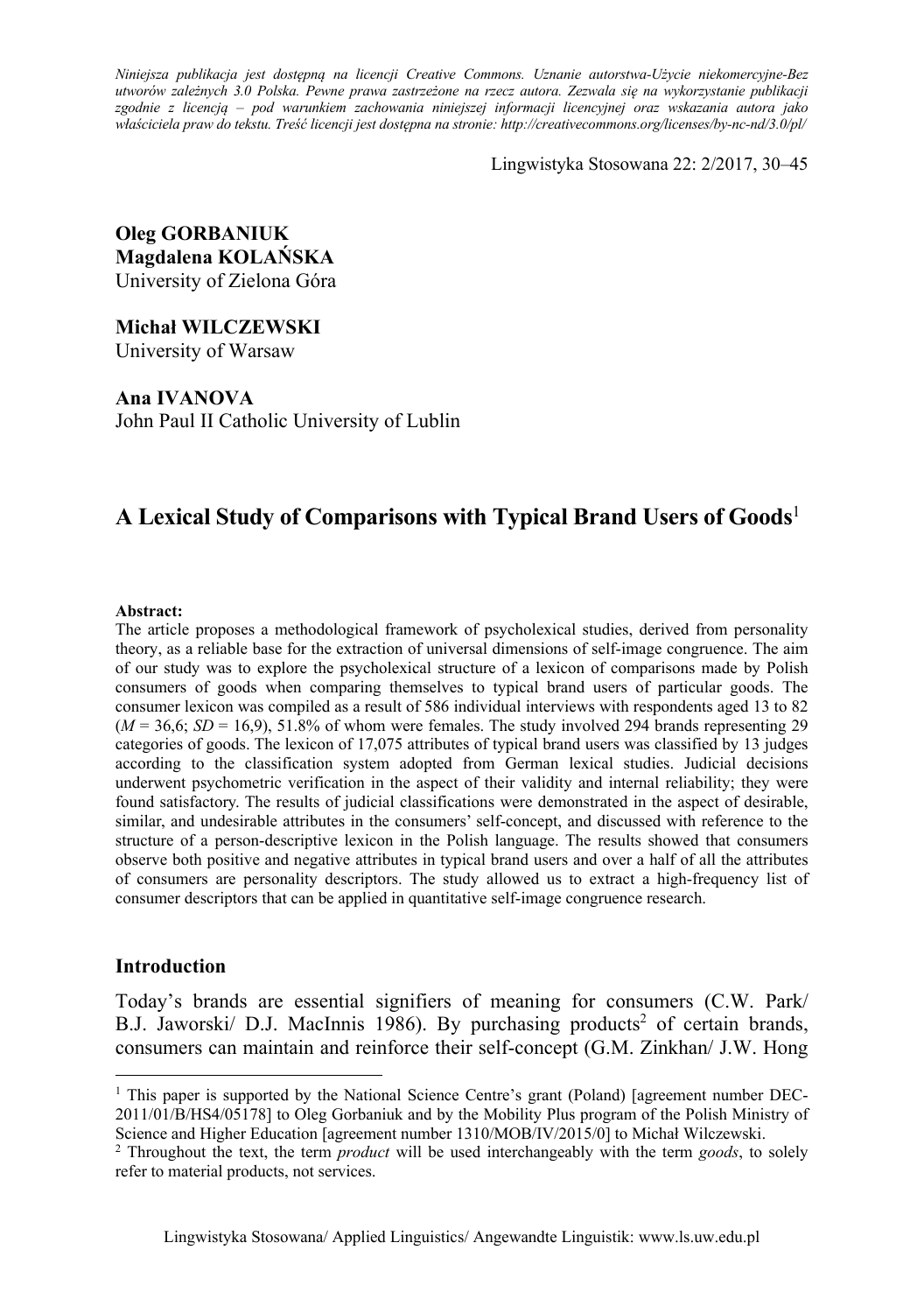1991; T.R. Graeff 1996; S. Hosany/ D. Martin 2012), fill the gaps in their selfimage, (R.A. Wicklund/ P.M. Gollwitzer 1981), and attain their desired self-image in their eyes (E.L. Grubb/ H.L. Grathwohl 1967; J.E. Escalas/ J.R. Bettman 2015) or in the eyes of others (A.C. Ahuvia 2005; M.J. Sirgy et al. 1991). By possessing products, they communicate who they are (D.A. Aaker 1996; W.J. McEwen 2005; A. Chernev/ R. Hamilton/ D. Gal 2011) and who they would like to be (C.R. Hollenbeck/ A.M. Kaikati 2012). The relationship between self-image congruence and brand-user/ consumer image has been confirmed in extant research (A. Aguirre-Rodriguez/ M. Bosnjak/ M.J. Sirgy 2012). Although numerous studies have been conducted, there are still many problems that hamper the development of self-image congruence theory (M.J. Sirgy 1982; J.S. Johar/ M.J. Sirgy 1991) and, thereby, the systematization of results of research carried out in different countries. The key issue here is the lack of a universal multidimensional model that would describe attributes in terms of which consumers compare themselves to typical brand users. Consequently, measurement of such congruence is unidimensional in the overwhelming majority of cases (e.g. N.E. Stokburger-Sauer/ S. Ratneshwar/ S. Sen 2013) and dominated by the evaluative aspect over the descriptive aspect.

The aim of this study is to propose a universal platform for establishing universal and valid dimensions of comparisons for self-image congruence offered by a lexical approach to studying person-descriptive terms (A. Angleitner/ F. Ostendorf/ O.P. John 1990; G. Saucier/ L.R. Goldberg 1996). The lexical approach meets most demands imposed on structural models and offers more chances to reach agreement on a scientific taxonomy (G. Saucier/ S. Srivastava 2015). The evidence for that is the identification of five (L.R. Goldberg 1990) and, later, six essential attributes that describe the structure of personality lexicon of all the European languages examined so far. The results of these studies have become a point of departure for building, respectively, a five-factor (R.R. McCrae/ P.X. Costa 1987) and six-factor (HEXACO) (K. Lee/ M.C. Ashton 2004) model of personality.

The starting point for psycholexical research is the assumption that the most significant individual differences are encoded in natural language (F. Galton 1884; L.R. Goldberg 1981). The more meaningful a certain trait, the more words have been coined by the users of a given language in the course of its evolution in order to name that trait (by means of synonyms and antonyms). An exploration of the structure of such a lexicon allows us to identify key dimensions that describe the most significant individual differences. A typical psycholexical study involves two essential stages: (1) qualitative research aimed at compiling a representative pool of descriptors of individual differences on the basis of a given natural language's lexicon and their taxonomization, and (2) quantitative research aimed at identifying the structure of the compiled pool of descriptors by means of multidimensional statistical analyses (e.g. principal component analysis). Because the results of the first stage determine the results of the second stage, the compilation of the representative sample and its psycholexical taxonomization are the key to the whole venture (D. Peabody/ L.R. Goldberg 1989; G. Saucier 1997).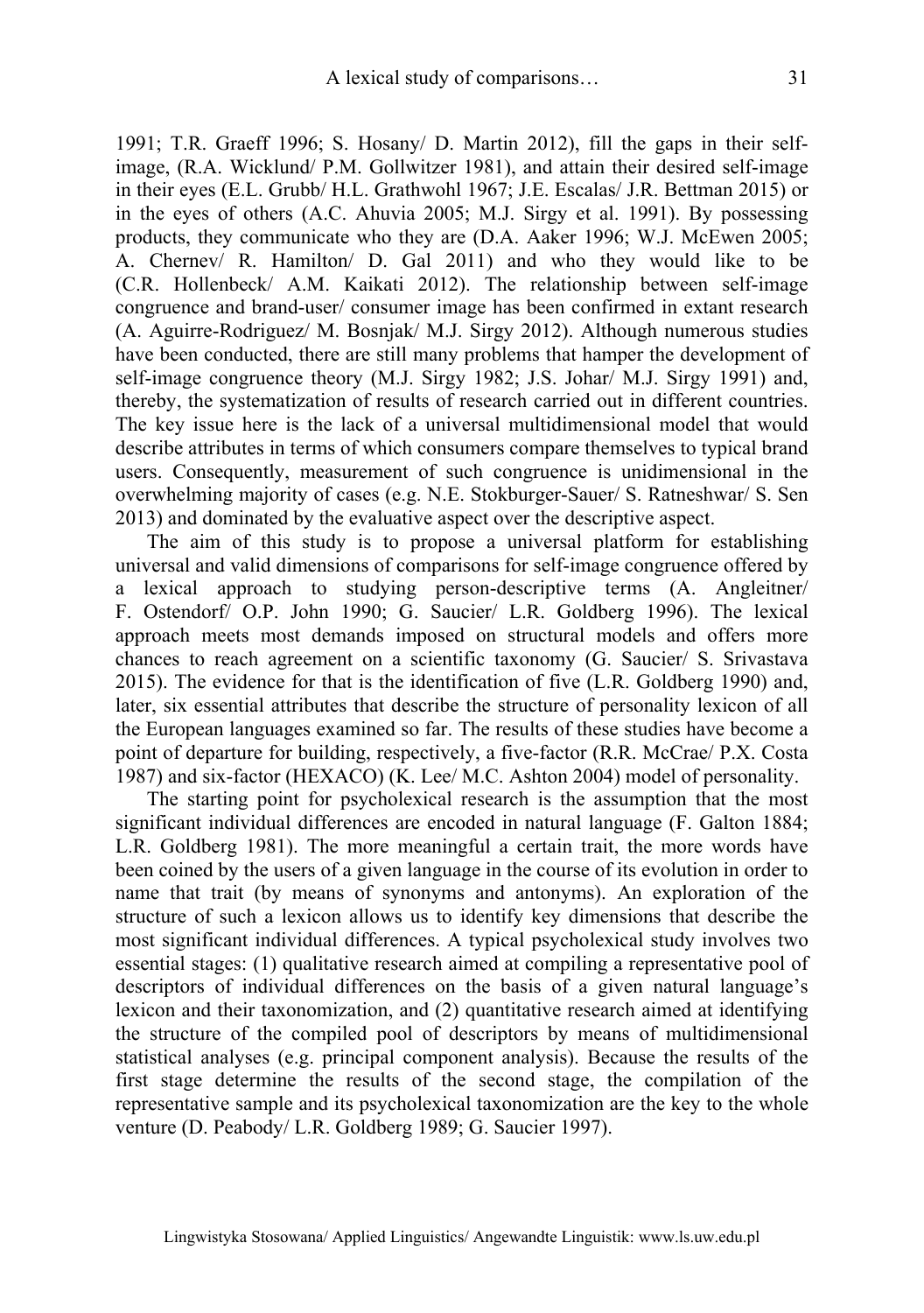The most influential studies that have significantly enhanced the shaping of the contemporary standards of psycholexical taxonomy are taxonomic studies within the following languages: American English (G.W. Allport/ H.S. Odbert 1936; W.T. Norman 1967; L.R. Goldberg 1982), Dutch (B. De Raad/ A.A. Hendriks/ W.K. Hofstee 1992), and German (A. Angleitner/ F. Ostendorf/ O.P. John 1990). In the first stage, the researchers select a representative, i.e. the most up-to-date and comprehensive general dictionary that contains the most essential and relevant part of a particular natural language. Next, only those person-descriptive lexemes (adjectives, participles, nouns, and verbs) are selected that are useful in the description of individual differences. Further, all the items are classified (American and German taxonomy) or their pool is reduced (Dutch taxonomy) to personality descriptors according to the applied operational definition of personality: restrictive (e.g. L.R. Goldberg 1990; O. Gorbaniuk et al. 2013) or unrestrictive (e.g. B. De Raad/ D.P. Barelds 2008). In the last step, the list of personality descriptors is reduced to a scale that can be used as a questionnaire in quantitative studies.

The application of the lexical approach for the purpose of examining self-image congruence primarily requires that a sample of consumer comparisons to typical brand users is compiled. The scientific value of research results is directly determined by the representativeness of that sample and by the adoption of a methodologically reliable taxonomization procedure of the linguistic material compiled. In turn, the representativeness of the sample of self-image lexicon depends heavily on the stimuli administered in research (a broad sample of brands representing different categories of goods) and on the sample of consumers who are the users of that lexicon, whereas the reliability of the lexical taxonomy is ensured by psychometrically verified judges' psycholexical decisions taken according to methodological standards in psycholexical research (e.g. A. Angleitner/ F. Ostendorf/ O.P. John 1990).

### **1. Research Questions**

Our study into the consumer lexicon of comparisons with typical brand users has an exploratory character. It is narrowed down to a consumer lexicon of goods as the specificity of the perception of service brands has already been demonstrated in numerous studies (A. Gilmore 2006; M.D. Musante/ D.C. Bojanic/ J. Zhang 2008; J.A. Siguaw/ A. Mattila/ J.R. Austin 1999), and the structure of that lexicon may be affected by the fact that services are provided by people. The research into the consumer lexicon addresses the following key questions:

RQ1: What attributes are utilized by consumers when comparing themselves to typical brand users? What is the proportion of desirable, similar, and undesirable attributes in the images of typical brand users?

RQ2: What is the psycholexical structure of comparisons to typical brand users? Is the structure of the consumer lexicon different from the structure of the Polish language?

RQ3: Is the psycholexical structure of comparisons to typical brand users varied regarding desirable, similar, and undesirable attributes?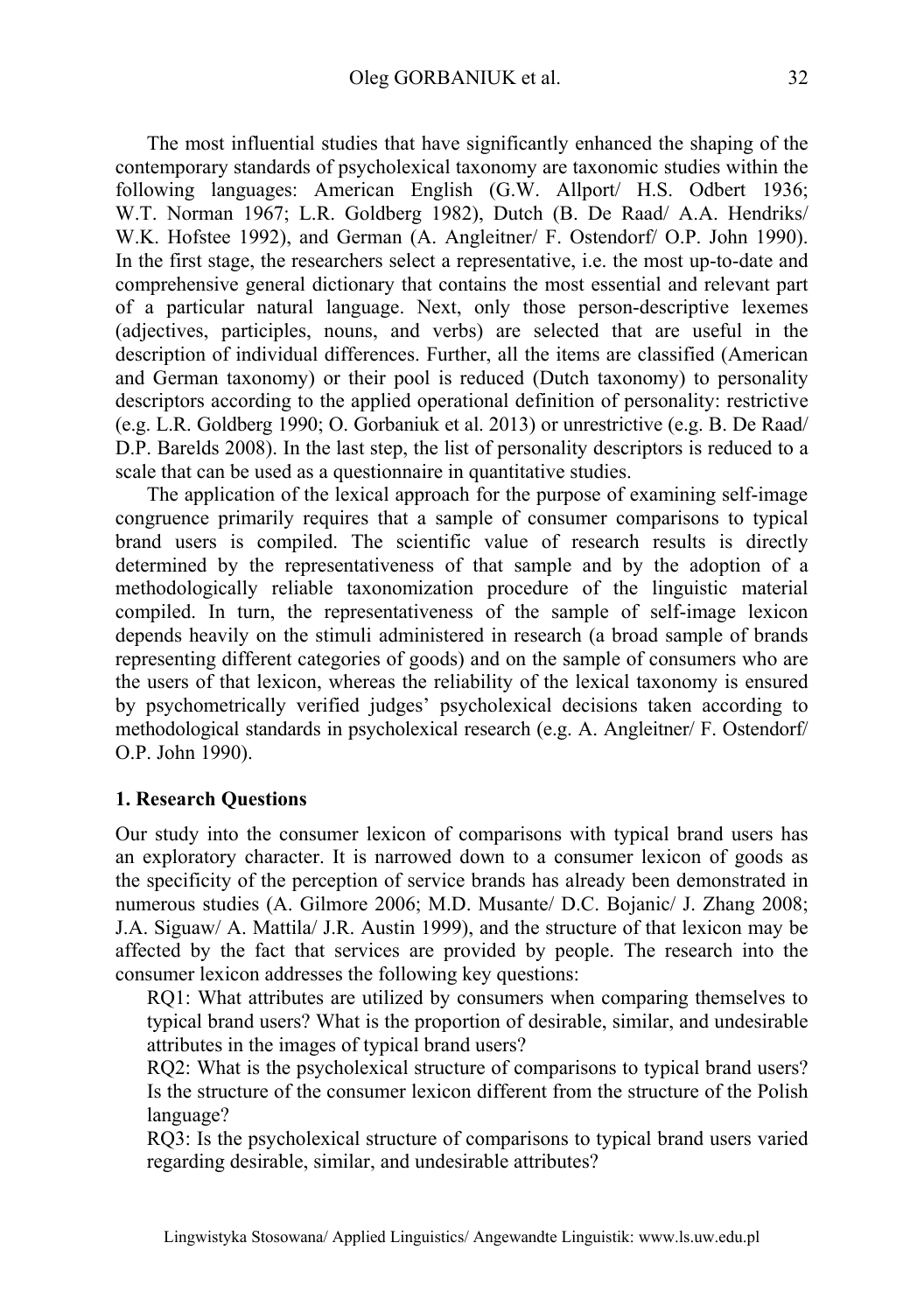## **2. Method**

 $\overline{a}$ 

### **Sample and research procedure**

The lexicon of personality descriptors utilized by purchasers when comparing themselves to typical users of product (not service) brands was compiled through 586 individual interviews with Polish respondents aged 13 to 82 (*M* = 36.6; *SD* = 16.9), 51.8% of whom were females. The interviewer presented the respondent with a list of 29 categories of goods<sup>3</sup> and asked to select those the respondent was interested in buying in the near or more distant future; that allowed us to narrow down the object of study to the categories the respondent was actually interested in ("product category involvement", cf. N.E. Stokburger-Sauer/ S. Ratneshwar/ S. Sen 2013), which enhanced positive motivation for participating in the research and contribute to its psychological realism. If the respondent selected more than three categories, the interviewer selected certain categories for the next stage of the interview in a manner that resulted in each of the 29 categories having approximately similar frequency at the end of the research.

Next, the respondent was asked to identify familiar brands out of the three categories previously selected. Then, the respondent indicated which of these brands he/ she preferred most  $(X)$  and least  $(Y)$ , and those constituted the objects of further study.

In the next stage, the respondent was shown previously-prepared slides with six typical products of a given brand, and was asked to imagine a situation in a point of purchase, specific to a particular product category (e.g. car showroom, supermarket, tool store), in which he/ she was looking at a person who was buying a product of that particular brand and saying that brand was his/ her favorite (so-called typical consumer). An exemplary instruction was:

Imagine yourself in a showroom selling cars of brand X. You want to purchase a car of brand X or just look around. You meet a person who is about to buy a car of brand X and who tells you that he or she has had such a car before and that that brand suites him or her. Try to imagine that person and think what he or she is like/ what characterizes him or her/ what his or her characteristic/ specific/ distinct attributes are.<sup>4</sup>

The respondent's task was to list those attributes in terms of which he/ she (a) would like to be similar to the typical user of a particular brand ("What are the attributes in terms of which you would like to be similar to a user of brand  $X$ ?"<sup>5</sup>), (b) is actually similar to such a user ("What are the attributes in terms of which you are similar to

<sup>3</sup> Cameras, chocolate bars, chocolate, tea, yoghurt, coffee, ketchup, cosmetics, painkillers, motorbikes, soft drinks, tools (drills, grinders, etc.), shoes, clothing, sportswear, tires, cigarettes, toothpaste, perfumes, beer, washing powder, cars, juice, radio and television, domestic electrical appliances, computer hardware, mobile phones, vodka, watches. 4 The original instruction in Polish was: *Wyobraź sobie, że jesteś w salonie samochodowym marki X* 

*celu zakupu lub obejrzenia samochodu marki X. Spotykasz tam osobę, która zamierza kupić samochód marki X i mówi, że wcześniej również taki posiadała, i ta marka do niej pasuje. Wyobraź sobie tę osobę, zastanów się, jaka ta osoba jest/ co ją charakteryzuje/ jakie są jej charakterystyczne/ specyficzne/ wyróżniające właściwości.*

<sup>5</sup> *Z uwagi na jakie właściwości chciałbyś być podobny do konsumenta marki X?*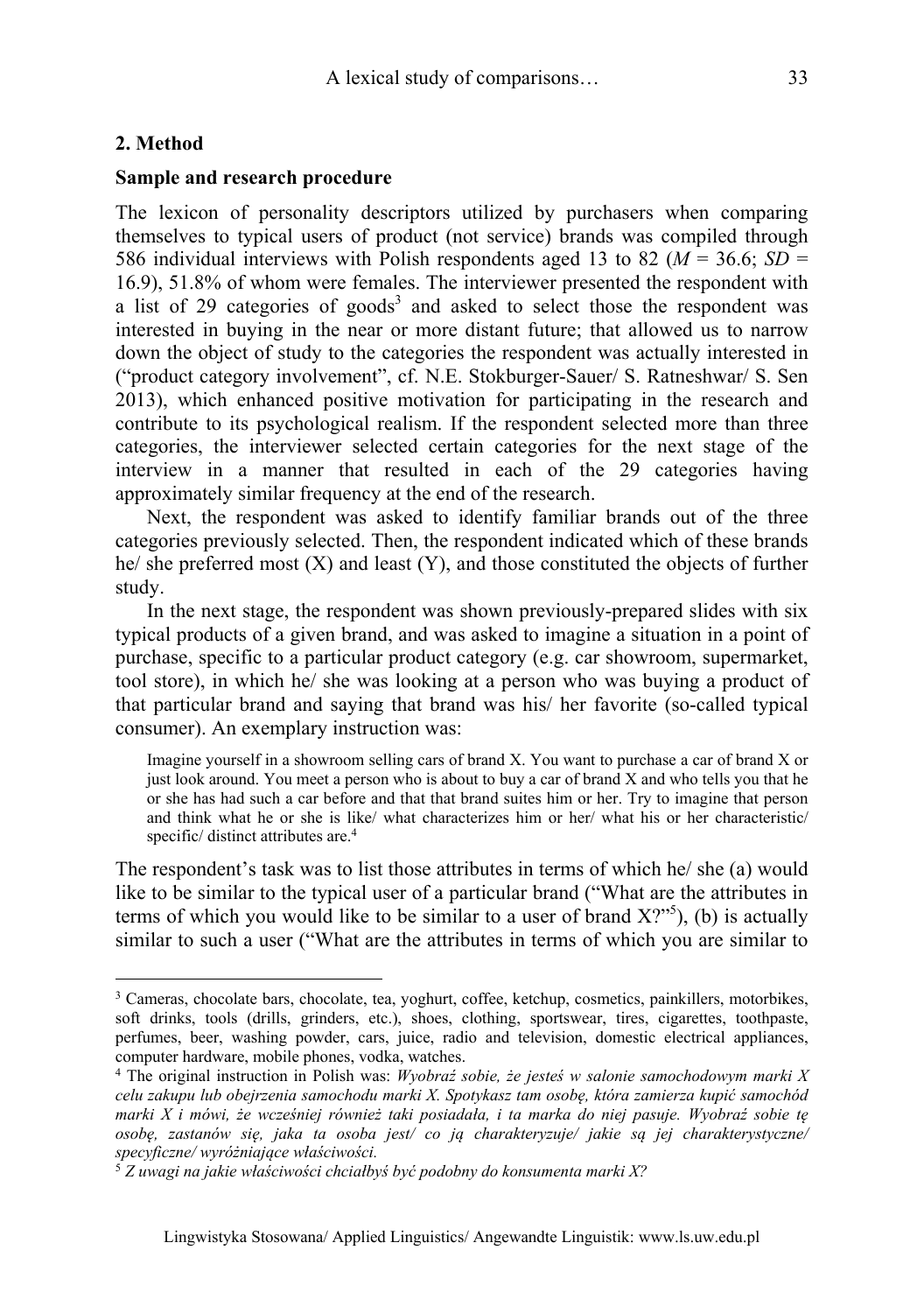a user of brand  $X$ ?<sup>"6</sup>), and (c) would not like to be similar to the typical user ("What are the attributes in terms of which you would not like to be similar to a user of brand X?"<sup>7</sup>). Each respondent was asked such questions for each pair of brands (X and Y) among three product categories selected by the interviewer from among the product categories the respondent had indicated interest in buying.

Based on the interviews, we compiled 17,075 personal descriptors (adjectives, predicates, nouns, and compounds) used by the respondents in the process of comparing themselves to brand users. A substantial part of the descriptions were duplicates; 6,459 of them were calculated as having occurred at least once.

### **Classification of personality descriptors**

In order to systematize the compiled consumers' descriptions, a classification system of personal descriptors developed by A. Angleitner and his colleagues (1990) was employed. As the German lexical taxonomy was performed later than the American or Dutch ones, it takes account of all the strong aspects of the previous taxonomies and offers the most favorable opportunities for prospective quantitative research. Although time consuming, the systematization of the whole range of personal descriptors allows, by the application of that taxonomy, a relatively flexible adjustment of the list to a specific definition of the range of personality descriptors applied by the researcher. This is why we followed the German lexical taxonomy that had been applied in taxonomies in other European languages, including Italian (L. Di Blas/ M. Forzi 1999), Croatian (B. Mlačić/ F. Ostendorf 2005), Polish (P. Szarota/ M.C. Ashton/ K. Lee 2007; O. Gorbaniuk et al. 2013) and Czech (M. Hřebíčková 2007), which offers additional opportunities for comparative analyses of research results concerning the consumer lexicon.

A judge's task was to assign each lexical description to one of 15 categories that fell into five general categories: (1) dispositions, (2) temporary conditions, (3) social aspects, (4) overt characteristics, and (5) chronic disorders. The category "dispositions" was divided into three subcategories: (1a) temperament and character and (1b) mental abilities and talents, or their absence. Although a separate category was established, (1c) non-mental abilities and talents, it, nevertheless, was excluded from the calculation of the aggregate lexical frequency within the general category because the items go beyond the range of personality traits. The category "temporary conditions" consisted of three subcategories: (2a) experiential states (emotions, moods, and cognitions), (2b) physical and bodily states, and (2c) observable activities. The category "social aspects" comprised five subcategories: (3a) roles and relationships, (3b) social effects: reactions of others, (3c) pure evaluations, (3d) attitudes and worldviews, and (3e) hobbies and interests—which we added to A. Angleitner et al.'s classification (1990). The category "overt characteristics" was divided into two subcategories: (4a) anatomy, constitution, and morphology, and (4b) appearance and looks (socio-cultural aspects of appearance). The fifth category,

 $\overline{a}$ 

<sup>6</sup> *Z uwagi na jakie właściwości jesteś podobny do konsumenta marki X?* 

<sup>7</sup> *Z uwagi na jakie właściwości nie chciałby być podobny do konsumenta marki X?*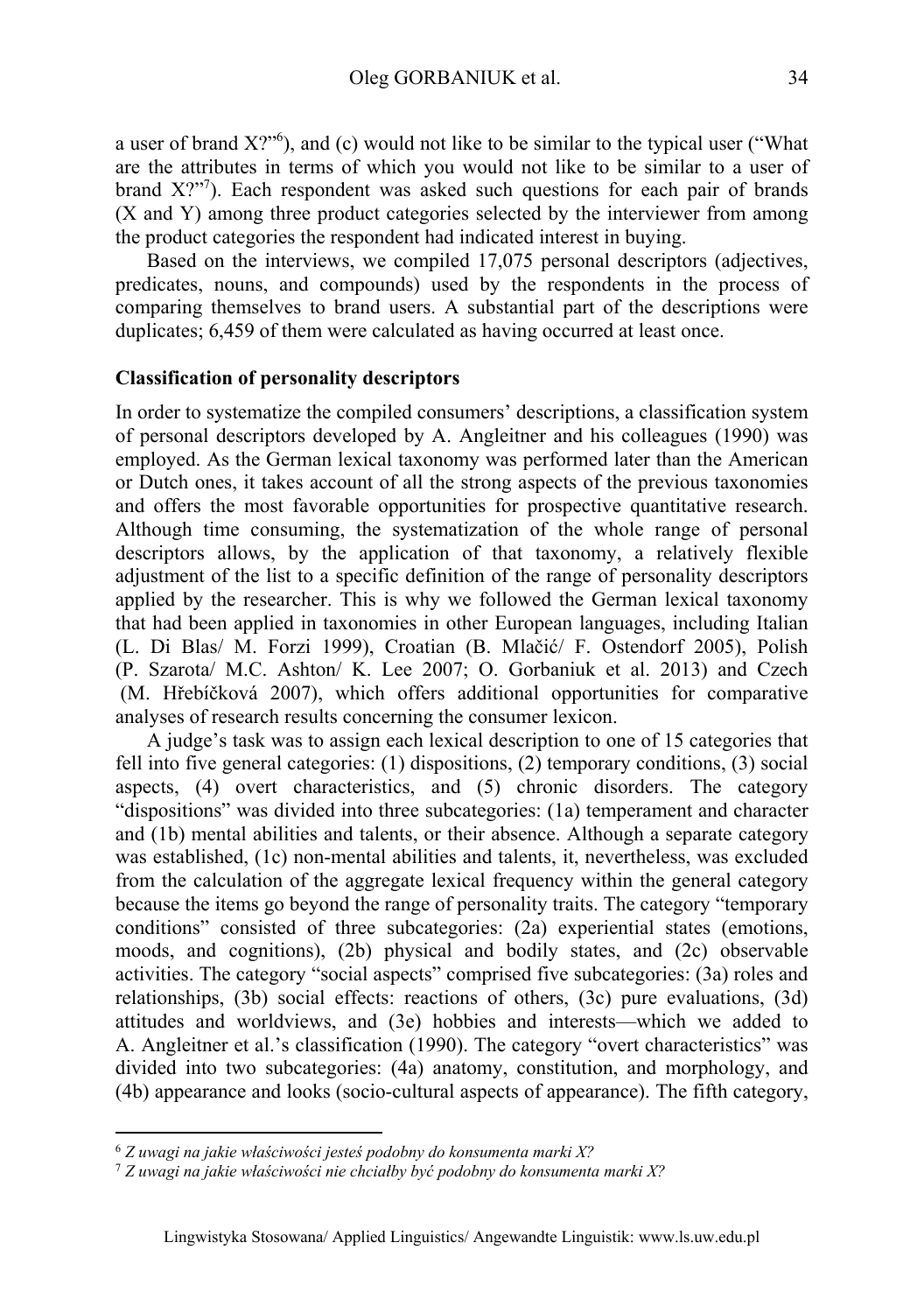"chronic disorders", was, in turn, introduced instead of the imprecise category "terms of limited use". It included (5a) mental disorders and (5b) non-mental disorders.

In accordance with the prototype theory (E. Rosh et al. 1976) and fuzzy-set theory (L.A. Zadeh 1965), categories have fuzzy boundaries. Bearing that in mind, the judges were allowed to assign a lexical unit to more than one subcategory.

### **Psychometric validation of judges' decisions**

The classification of 6,459 descriptions of typical brand users was performed based on the taxonomic decisions of 13 judges, taken as part of parallel psycholexical studies carried out in Polish. The procedure of training and verification of judges' taxonomic competence are briefly presented below.

The judges were psychology students in their fourth and fifth year of study, who also attended a seminar on the psychology of social perception. Their M.A. research projects directly addressed psycholexical issues and the results of their classifications of personality descriptors in Polish were supposed to be used for interpretation of their own research results. Accordingly, their motivation for reliable assessment can be regarded as very high.

Before starting the classification process, all the candidates for judges underwent a 16-hour theoretical training session during which they could study and discuss, in detail, key publications on psycholexical studies. Next, the candidates did a six-hour training session and performed their own three-stage trial classification of a few hundred personality descriptors. Each stage was followed by verification of the trial categorization in both group and individual discussions over the most common mistakes. Having reached a 50% threshold of correct classifications within each category and sub-category, the candidates took on a test task to classify 225 descriptors, which further served as a basis for the assessment of their classification decisions. The set of the descriptors had been developed on the basis of (1) extant psycholexical research (O. Gorbaniuk/ E. Czarnecka/ M. Chmurzyńska 2011) in which they were univocally assigned to the relevant categories and sub-categories, and (2) a list of markers, as well as on the basis of the results of psycholexical research in other languages. Each of 15 categories was comprised of 15 lexical units.

The validity index was calculated as a percentage of correct assignments of personality descriptors to the relevant categories and subcategories. For the category "dispositions", that index was calculated only on the basis of adjectives from subcategories 1a and 1b (altogether 30 units), as only those referred to personality traits. According to Table 1, which shows the correctness of judicial decisions, the judges achieved a very high average classification relevance oscillating for sub-categories between 73.1% and 96.4%, and for categories between 81.5% and 95.7%.

An independent classification of 23,407 personality descriptors extracted from *Uniwersalny słownik języka polskiego* ('The Universal Dictionary of the Polish Language') edited by S. Dubisz (2008) took the judges more than ten weeks to complete. To make sure they worked systematically and independently, they were instructed to deliver the results of their classifications in the number of 1,100 lexical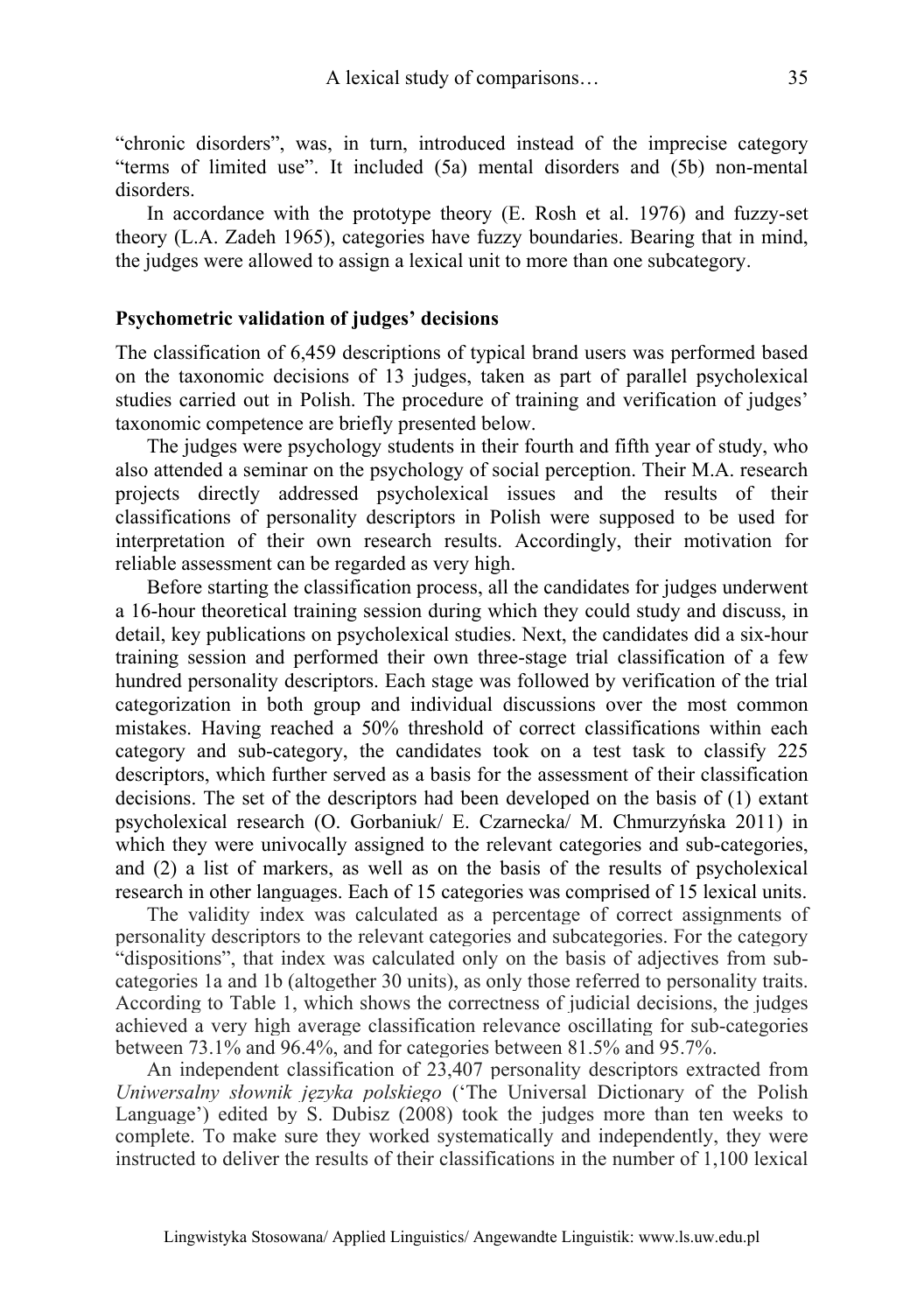units in three-day intervals. After all the classifications had been completed and delivered, inter-judge reliability was calculated. For sub-categories, it oscillated between .63 and .98, whereas for categories – between .82 and .97. These indices should be regarded as satisfactory, especially in light of analogous lexical analyses conducted in other languages (e.g. A. Angleitner/ F. Ostendorf/ O.P John 1990; L. Di Blas/ M. Forzi 1999; B. Mlačić/ F. Ostendorf 2005). An ultimately distinctive feature of the taxonomic procedure applied in this study is the measurement of the validity of judicial decisions, which has so far been performed only once (A. Angleitner/ F. Ostendorf/ O.P John 1990).

As a lexical unit was assigned to a given category or sub-category only when at least seven out of 13 judges indicated that category or sub-category as the relevant one, the validity and inter-judge reliability indices ensure satisfactory reliability of classification results.

| Category/sub-category                   | Validity |      |      | Reliability |              |  |
|-----------------------------------------|----------|------|------|-------------|--------------|--|
|                                         | min      | max  | mean | $\alpha$    | $\mathbf{r}$ |  |
| 1. Dispositions                         | 76.7     | 100  | 93.6 | .91         | .43          |  |
| 1a. Temperament and character           | 66.7     | 100  | 89.2 | .91         | .46          |  |
| 1b. Mental abilities and talents        | 66.7     | 100  | 82.6 | .86         | .35          |  |
| 1c. Non-mental abilities and talents    | 66.7     | 100  | 83.8 | .84         | .32          |  |
| 2. Temporary conditions                 | 91.1     | 100  | 95.7 | .82         | .32          |  |
| 2a. Experiential states                 | 80.0     | 100  | 95.4 | .77         | .25          |  |
| 2b. Physical and bodily states          | 80.0     | 100  | 92.3 | .88         | .44          |  |
| 2c. Observable activities               | 66.7     | 100  | 88.7 | .65         | .17          |  |
| 3. Social aspects                       | 91.4     | 100  | 94.5 | .89         | .41          |  |
| 3a. Roles and relationships             | 53.3     | 100  | 88.2 | .94         | .54          |  |
| 3b. Social effects: Reactions of others | 73.3     | 100  | 88.7 | .63         | .12          |  |
| 3c. Pure evaluations                    | 66.7     | 100  | 83.1 | .86         | .38          |  |
| 3d. Attitudes and worldviews            | 53.3     | 100  | 96.4 | .98         | .80          |  |
| 3e. Hobbies and interests               | 50.0     | 100  | 92.3 | .93         | .52          |  |
| 4. Overt characteristics                | 86.7     | 100  | 95.6 | .95         | .63          |  |
| 4a. Anatomy, constitution,              | 26.7     | 100  | 85.1 | .94         | .57          |  |
| and morphology                          |          |      |      |             |              |  |
| 4b. Appearance and looks                | 86.7     | 100  | 95.9 | .89         | .43          |  |
| <b>5. Chronic disorders</b>             | 65.0     | 95.0 | 81.5 | .97         | .73          |  |
| 5a. Mental disorders                    | 50.0     | 90.0 | 73.1 | .95         | .61          |  |
| 5b. Non-mental disorders                | 60.0     | 100  | 81.5 | .96         | .69          |  |

 $\alpha$  = Cronbach's alpha coefficient,  $r$  = average correlation among judges

*Table 1. Psychometric validation of judges' decisions*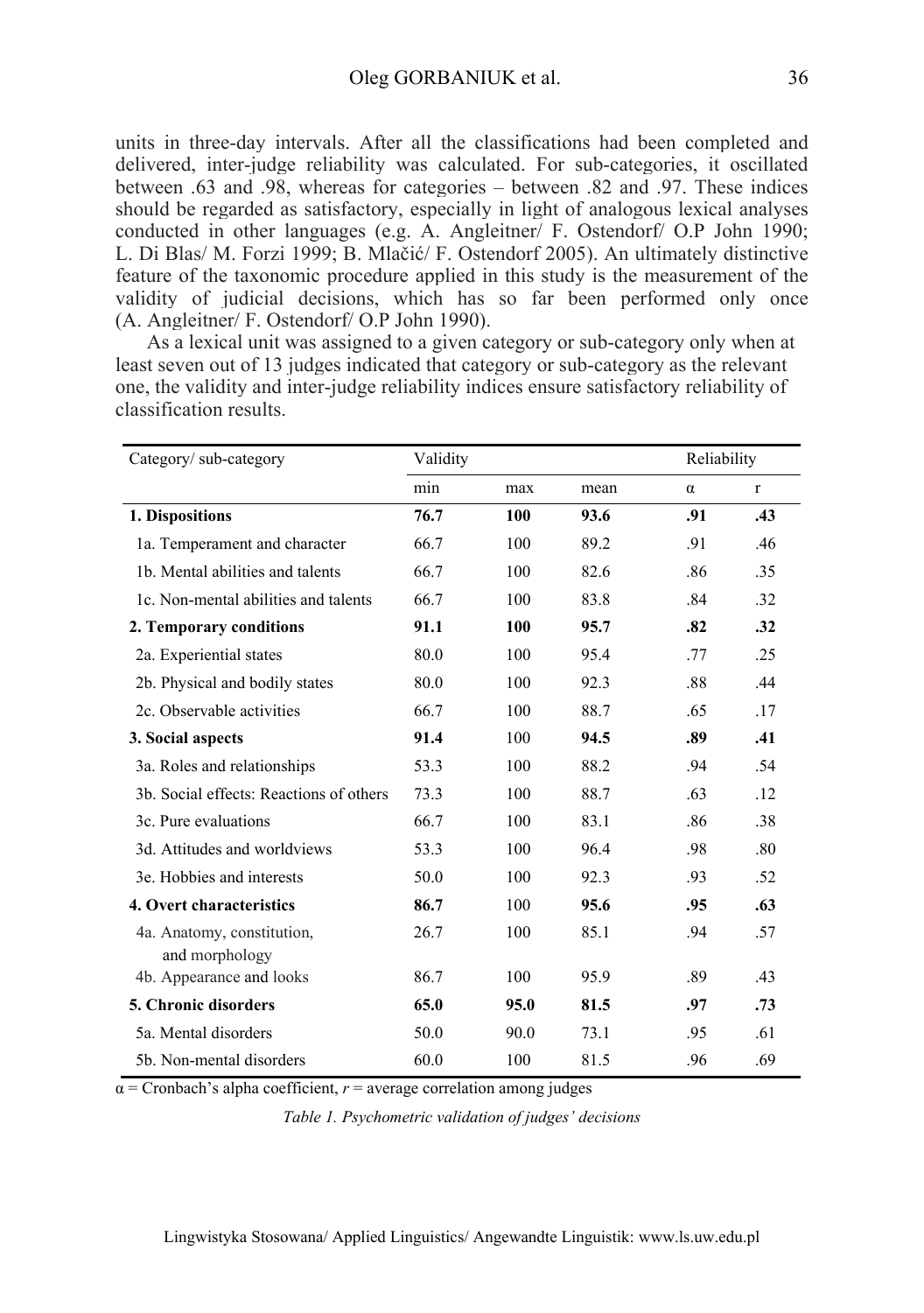## **3. Results**

## **Potential added value and confirmation of brands**

When writing results of each interview into the database, the interviewer compared a respondent's answers with regard to the attributes that respondent (a) would like to be similar to the typical user of a particular brand, (b) is actually similar to such a user, and (c) would not like to be similar to that user. As a result of recurring answers, seven specific categories could be defined. The personal descriptors that appeared in answer to the first question (41.7% of all personal descriptors) were divided into two categories. The first category (I) comprises brand users' attributes the respondent would like to have but currently does not, because they have not been mentioned among those attributes the respondent shares with typical brand users. The second category (II; 7.9% of all descriptors) includes those desirable attributes of typical brand users the respondent already possesses and shares with them (= desirable existing similarity).

These attributes shared with typical brand users (22.9% of all consumer descriptors), which had been mentioned by the respondent in answers to the second question, were divided into three further categories (III-V). The third category (III, 7.7%) comprises those attributes which make the respondent believe he/ she is similar to typical brand users and which were also mentioned among desirable attributes in answers to the first question (= desirable existing similarity). The fourth category (IV, 14.5% of all descriptors) gathers descriptors of the attributes shared by the respondent and typical brand user, which occurred neither in the answers to the first nor to the third question. The fifth category  $(V, 0.7\%$  of all descriptors) gathers person-descriptive terms that refer to attributes of the respondent's similarity to typical brand users that were marked as undesirable  $(=$  undesirable existing similarity).

The last two categories were established based on the answers to the third question ("What are the attributes in terms of which you would not like to be similar to a user of brand X?"; 35.4% of all descriptors). As a result, the sixth category (VI, 0.8% of all descriptors) contains descriptors of undesirable attributes but are, at the same time, regarded by the respondent as making him/ her similar to typical brand users ( $=$  undesirable existing similarity). In turn, the seventh category (VII, 34.5 of all descriptors) comprises descriptions of undesirable attributes the respondent does not observe in himself/ herself.

To recapitulate, the results show that 33.8% of the lexicon of comparisons to typical brand users constitutes attributes that are desirable for the respondent's self-image, but are currently not possessed by him/ her (category I). Those attributes build up a positive added value for the respondent's self-concept when purchasing a product of a certain brand. Next 31.7% of the lexicon comprises descriptors of the attributes the respondent observes in his/ her own self-image as well as in the image of typical brand users (the sum of categories II-VI). Those attributes may reflect the confirmatory value for the respondent's self-image. Finally, the remaining 34.5% of descriptors refer to the attributes the respondent does not currently possess and,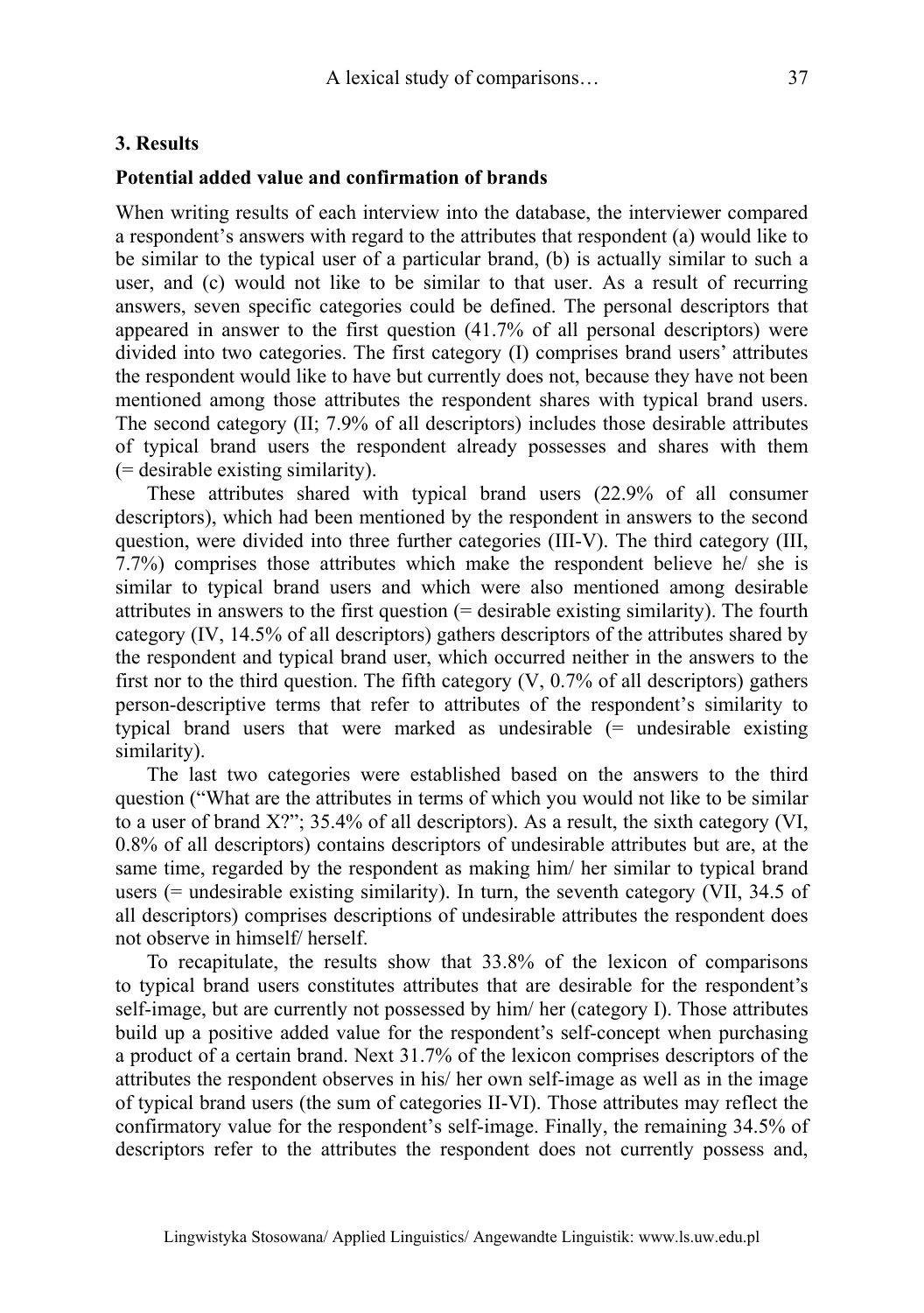furthermore, would like to avoid (category VII). The possibility of incorporating negative attributes into the consumer's self-concept may be the reason for which they avoid certain brands that may pose a threat to their self-image.

### **Psycholexical structure of comparisons with typical brand users**

To present the psycholexical structure of comparisons to brand users, we prepared a contingency table of descriptors classified in psycholexical categories and subcategories together with categories of answers to three key questions asked during the interviews. Additionally, Table 2 demonstrates information on the structure of the lexicon of the Polish language as represented by the unabridged dictionary edited by S. Dubisz (2008).

Comparing the natural consumer lexicon with the Polish lexicon, it is worthwhile to draw attention to the involvement of personality-trait descriptors in consumers' descriptions, which is over twice as big as in the Polish lexicon (53.7% vs. 21.6%); e.g. such descriptors as *oszczędny* ('thrifty'), *snobistyczny* ('snobbish'), *pewny siebie* ('self-confident'), *skąpy* ('stingy'), *zarozumiały* ('conceited'), *pracowity* ('hardworking'), *leniwy* ('lazy'), *spokojny* ('calm'), or *zacofany* ('behind the times'). In turn, a comparison of the proportion of personality descriptors with regard to three interview questions  $(I+II \text{ vs. } III+IV+V \text{ vs. } VI+VII, \text{ see Table 2})$ shows strong structural similarities between the two lexicons (53.7% vs. 54.5% vs. 53.2%). The involvement of personality descriptors increases when referring to desirable (62.0% and 61.8%) and undesirable (68.5% and 65.0%) attributes in terms of which the respondents perceive themselves as similar to typical brand users.

The proportion of the descriptors within the "social aspects" category is slightly lower in the consumer lexicon than in the Polish lexicon (43.7% vs. 49.2%). Nevertheless, closer scrutiny of frequencies of individual categories exhibits fewer instances of comparisons involving social roles (6.6% vs. 13.4%; e.g. *kobieta* 'woman', *student*, *farmer*, *rodzic* 'parent') and worldviews (2.9% vs. 6.3%; e.g. *tradycyjny* 'traditional', *konserwatywny* 'conservative', *patriotyczny* 'patriotic'), whereas the respondent would more often use strong evaluative lexemes (26.8% vs.) 20.8%; e.g. *przeciętny* 'average', *tandetny* 'cheesy', *porządny* 'neat/ decent', *nijaki* 'nondescript') and descriptors referring to hobbies and interests (5.0% vs. 1.1%; e.g. *majsterkowicz* 'handyman', *pasjonat* 'enthusiast', *hobbysta* 'hobbyist'). A comparison of respondents' answers to the three interview questions shows a considerable increase of social evaluations when pointing to those desirable (28.5%) and undesirable (30.2%) as compared to the attributes in terms of which the respondents observed similarity (18.4%) between themselves and brand users.

Descriptors of temporary conditions occur in the consumer lexicon at a lower rate than in the Polish dictionary (12.3% vs. 24.7%). That difference mainly applies to observable activities – which are relatively less often referred to in social comparisons. In turn, the difference is not so huge as regards experiential states  $(8.2\% \text{ vs. } 7.9\%; e.g.,$ *niezdecydowany* 'undecided', *wesoły* 'cheerful', *obojętny* 'indifferent', *smutny* 'sad') and physical states (1.4% vs. 3.0; *zdrowy* 'healthy', *chorowity* 'sickly', *wyspany* 'wellrested').

In comparisons to typical brand user, there is a relatively small number of descriptors referring to appearance; they occur less often in the consumer lexicon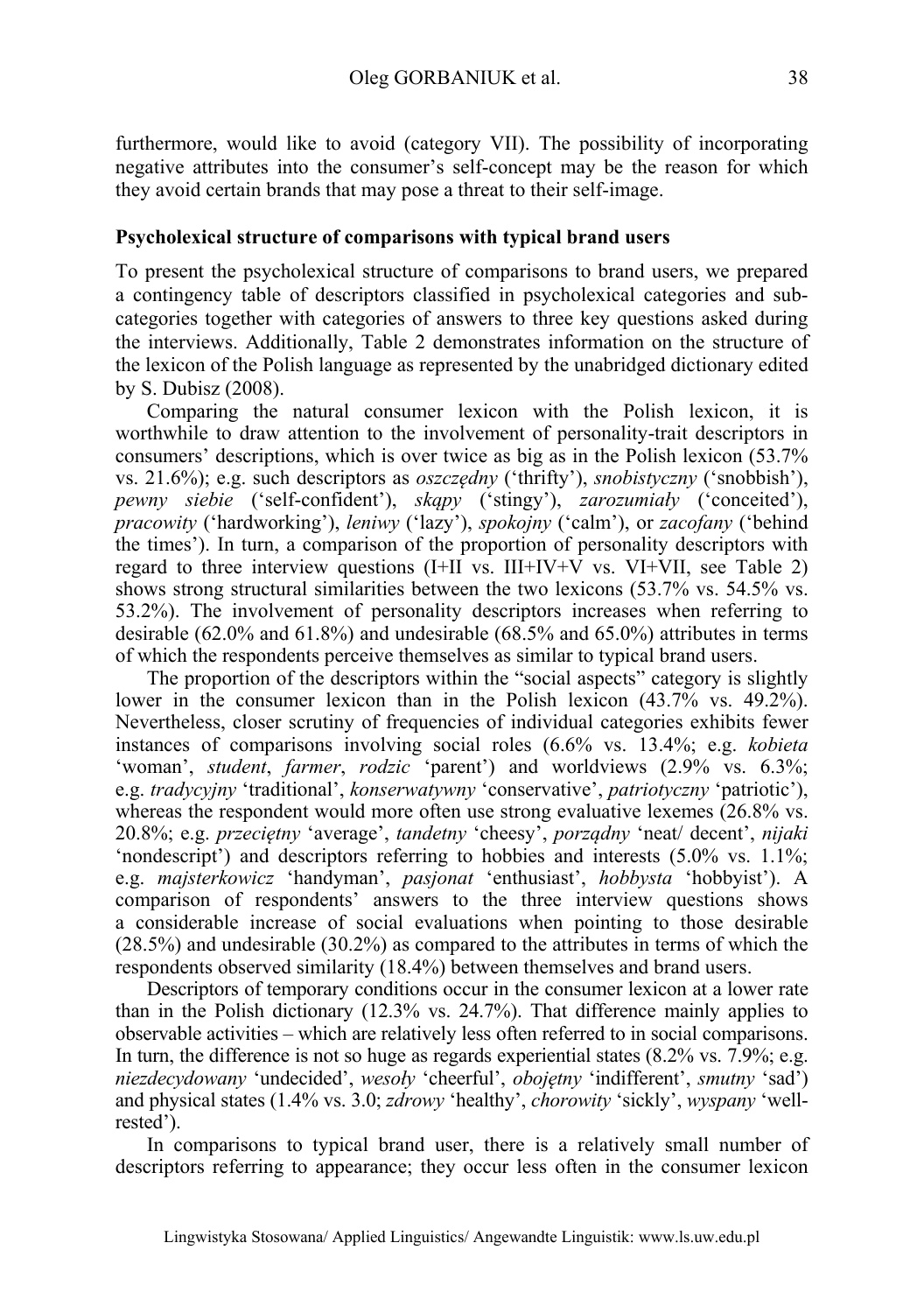|                                                        | Consumer lexicon |      |      |        |                  |                             |      |      |                        |         |              |             |
|--------------------------------------------------------|------------------|------|------|--------|------------------|-----------------------------|------|------|------------------------|---------|--------------|-------------|
| Category/<br>sub-category                              |                  | Ξ    | 目    | $\geq$ | $\triangleright$ | $\overline{\triangleright}$ | 貝    | Ë    | $N+1$<br>$\check{Y}^+$ | $V1+VI$ | <b>Total</b> | Dictionary  |
| 1. Dispositions                                        | 51.7             | 62.0 | 61.8 | 49.9   | 68.5             | 65.0                        | 52.9 | 53.7 | 54.5                   | 53.2    | 53.7         | 21.6        |
| 1a. Temperament                                        | 42.4             | 52.7 | 52.7 | 43.3   | 65.3             | 62.9                        | 46.5 | 44.4 | 47.2                   | 46.9    | 45.9         | 15.8        |
| and character<br>1b. Mental abilities                  | 7.6              | 9.3  | 8.5  | 5.9    | 2.4              | 2.1                         | 3.4  | 8.0  | 6.6                    | 3.4     | 6.0          | 3.8         |
| and talents<br>1c. Non-mental abilities<br>and talents | 2.2              | 1.6  | 1.5  | 0.9    | 0.8              | 0.7                         | 0.4  | 2.1  | 1.1                    | 0.4     | 1.2          | 0.9         |
| 2. Temporary conditions                                | 11.0             | 11.9 | 12.6 | 18.3   | 13.7             | 10.5                        | 11.1 | 11.2 | 16.2                   | 11.1    | 12.3         | 24.7        |
| 2a. Experiential states                                | 7.7              | 8.9  | 9.5  | 11.3   | 10.5             | 7.7                         | 6.8  | 7.9  | 10.7                   | 6.8     | 8.2          | 7.9         |
| 2b. Physical and bodily states 1.2                     |                  | 1.7  | 1.5  | 1.5    | 3.2              | 2.8                         | 1.4  | 1.3  | 1.6                    | 1.4     | 1.4          | 3.0         |
| 2c. Observable activities                              | 2.6              | 2.7  | 2.8  | 6.4    | 0.8              | 0.7                         | 3.6  | 2.6  | 5.0                    | 3.5     | 3.5          | 12.2        |
| 3. Social aspects                                      | 46.2             | 38.0 | 37.2 | 34.5   | 33.9             | 39.2                        | 48.2 | 44.7 | 35.4                   | 48.0    | 43.7         | 49.2        |
| 3a. Roles and relationships                            | 8.4              | 5.2  | 4.7  | 5.6    | 4.8              | 6.3                         | 5.9  | 7.8  | 5.3                    | 5.9     | 6.6          | 13.4        |
| 3b. Social effects: Reactions                          | 2.5              | 2.4  | 2.3  | 1.5    | 1.6              | 2.8                         | 2.1  | 2.5  | 1.8                    | 2.1     | 2.2          | 2.6         |
| of others<br>3c. Pure evaluations                      | 29.8             | 22.8 | 22.5 | 15.9   | 24.2             | 26.6                        | 30.3 | 28.5 | 18.4                   | 30.2    | 26.8         | 20.8        |
| 3d. Attitudes                                          | 2.4              | 4.0  | 4.5  | 3.0    | 0.8              | 1.4                         | 3.0  | 2.7  | 3.4                    | 2.9     | 2.9          | 6.3         |
| and worldviews<br>3e. Hobbies and interests            | 4.9              | 4.9  | 5.0  | 7.8    | 2.4              | 2.8                         | 4.1  | 4.9  | 6.7                    | 4.0     | 5.0          | 1.1         |
| 4. Overt characteristics                               | 4.8              | 2.4  | 2.6  | 1.9    | 0.0              | 0.0                         | 2.4  | 4.4  | 2.1                    | 2.3     | 3.1          | 4.6         |
| 4a. Anatomy, morphology and 1.0<br>constitution        |                  | 0.4  | 0.5  | 0.6    | 0.0              | 0.0                         | 0.9  | 0.8  | 0.5                    | 0.9     | 0.8          | 2.4         |
| 4b. Appearance and looks                               | 3.9              | 2.1  | 2.1  | 1.3    | 0.0              | 0.0                         | 1.3  | 3.6  | 1.5                    | 1.3     | 2.3          | 1.8         |
| <b>5. Chronic disorders</b>                            | 0.1              | 0.1  | 0.1  | 0.9    | 2.4              | 2.8                         | 2.3  | 0.1  | 0.7                    | 2.3     | 1.0          | 3.8         |
| 5a. Mental disorders                                   | 0.1              | 0.1  | 0.0  | 0.9    | 2.4              | 2.1                         | 2.1  | 0.1  | 0.6                    | 2.1     | 0.9          | 1.4         |
| 5b. Non-mental disorders                               | 0.1              | 0.1  | 0.1  | 0.2    | 0.0              | 0.7                         | 0.3  | 0.1  | 0.1                    | 0.3     | 0.1          | 2.4         |
| Total (frequency)                                      | 5767             | 1354 | 1321 | 2469   | 124              | 143                         | 5897 | 7121 | 3914                   | 6040    |              | 17075 23407 |
| Total (percentage)                                     | 100              | 100  | 100  | 100    | 100              | 100                         | 100  | 100  | 100                    | 100     | 100          | 100         |

than in the Polish dictionary (3.1% vs. 4.6%; e.g. *elegancki* 'elegant', *czysty* 'clean', *brudny* 'dirty', *umalowany* 'made-up').

*Note:* I = desirable brand user's attributes not possessed by the respondent,  $II =$  desirable attributes also marked as being similar to typical brand users, III = attributes describing similarity with typical brand users also marked as desirable, IV = attributes describing similarity with typical brand users *not* marked as desirable or undesirable, V = attributes describing similarity with typical brand users also marked as undesirable, VI = undesirable attributes also marked as similar to typical brand users, VII = undesirable attributes not possessed by the respondent;  $I+II$  = desirable attributes,  $III+IV+V =$  attributes describing similarity with typical brand users,  $VI+VII =$  undesirable attributes.

*Table 2. A summary of the consumer lexicon vs. the lexicon of the Polish language* 

Lingwistyka Stosowana/ Applied Linguistics/ Angewandte Linguistik: www.ls.uw.edu.pl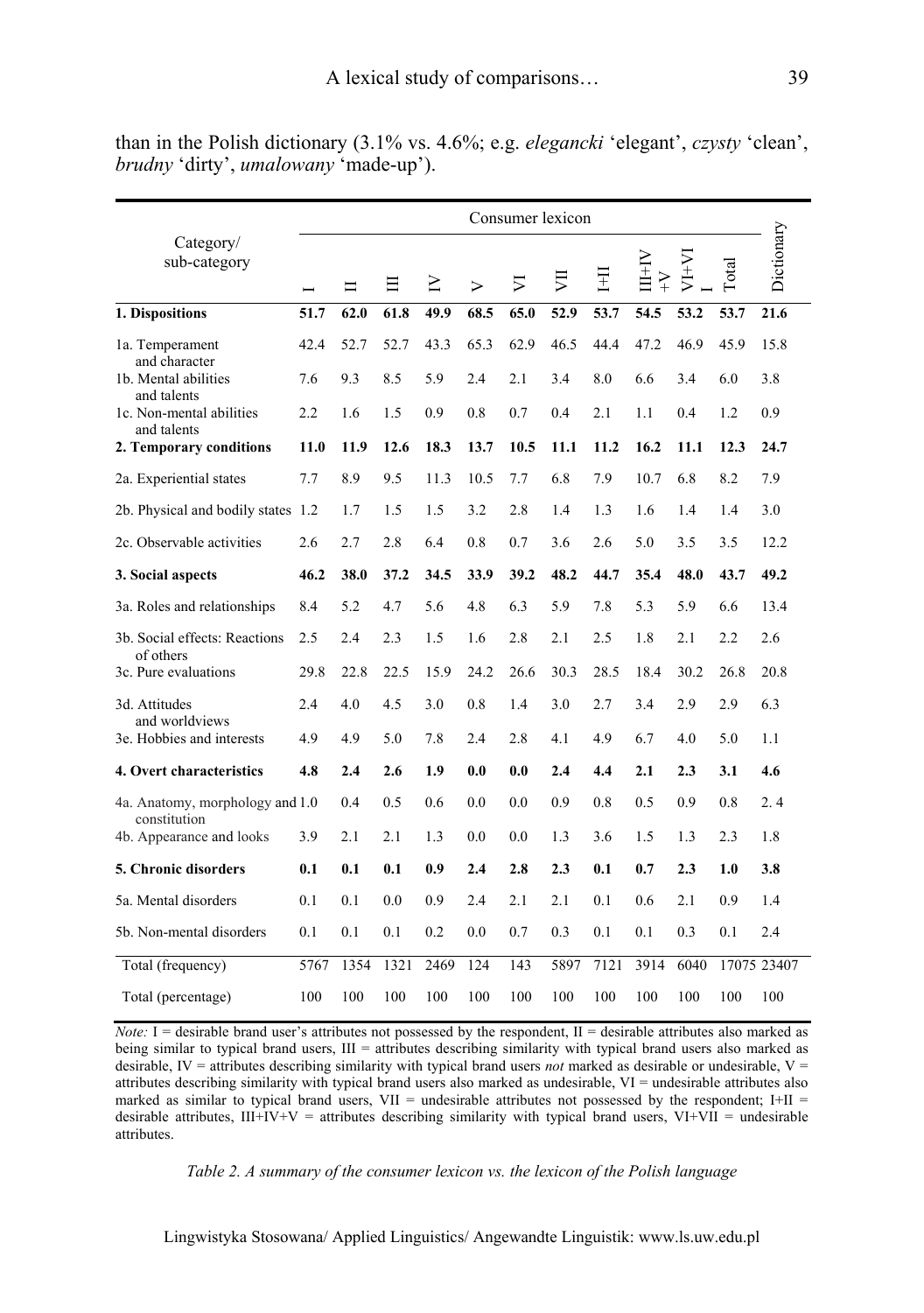On the basis of a frequency analysis of the descriptions of desirable and undesirable attributes in the consumer's self-image, we extracted a list 104 descriptors, reflecting approximate proportions of all the psycholexical categories established in this study, of which 52 refer to positive attributes and 52 to negative attributes (see Appendix).

### **4. Discussion and Conclusions**

The results fully confirm the statement that brands serve a symbolic value to consumers (C.W. Park/ B.J. Jaworski/ D.J. MacInnis 1986) and, in particular, they epitomize numerous personality and non-personality attributes of their typical users (O. Gorbaniuk/ M. Dudek 2016). During the interviews, the respondents showed no difficulties in generating properties of prototype brand users even when presented with only a brand name and a picture of its products.

On the basis of the frequency of descriptors occurring during the interview that complies with the proportion of the attributes observed in social comparison processes, we can conclude that consumers, observing typical users of desirable and undesirable brands, to a similar degree, notice (1) entirely new desirable attributes they would achieve after purchasing products of a particular brand, driven by the self-enhancement motive and meeting the need to improve self-esteem (M.D. Alicke/ C. Sedikides 2009), (2) attributes that already confirm their selfconcept, driven by the self-verification motive and meeting the need to maintain consistency with one's self-view (W.B. Swann/ P.J. Rentfrow/ J.S. Guinn 2003), and (3) undesirable and currently unpossessed attributes that consumers would like to incorporate into their self-concept, driven by the self-protection motive (M.D. Alicke/ C. Sedikides 2009). In particular, our results confirm earlier studies (E.N. Banister/ M.K. Hogg 2004; M. Bosnjak/ C. Brand, 2008; M.K. Hogg/ E.N. Banister 2001) that underscored the significance of undesirable brands for brand image/ brand user's image and the importance of avoiding undesired attributes in accounting for consumer behaviors as a potential threat to their self-concept (J. Angle/ M. Forehand 2011; N. Munichor/ Y. Steinhart 2016).

The study results show that 53% of all comparisons to typical brand users involve references to personality traits. This suggests that when employing questionnaires measuring personality traits to examine self-image congruence, almost a half of the inventory of meaningful attributes in social comparisons is overlooked.

In addition, worth noting is a marginal share of attributes describing appearance in comparisons to brand users.

In this study, we applied a methodological framework of psycholexical studies for establishing universal dimensions of self-image congruence. Our aim was to explore the structure of a psycholexical lexicon of consumers' comparisons to typical brand user. To do so, we addressed three questions (RQ1-RQ3).

Regarding RQ1 (about the kind of attributes used by consumers when comparing themselves to typical brand users), the results show that consumers observe both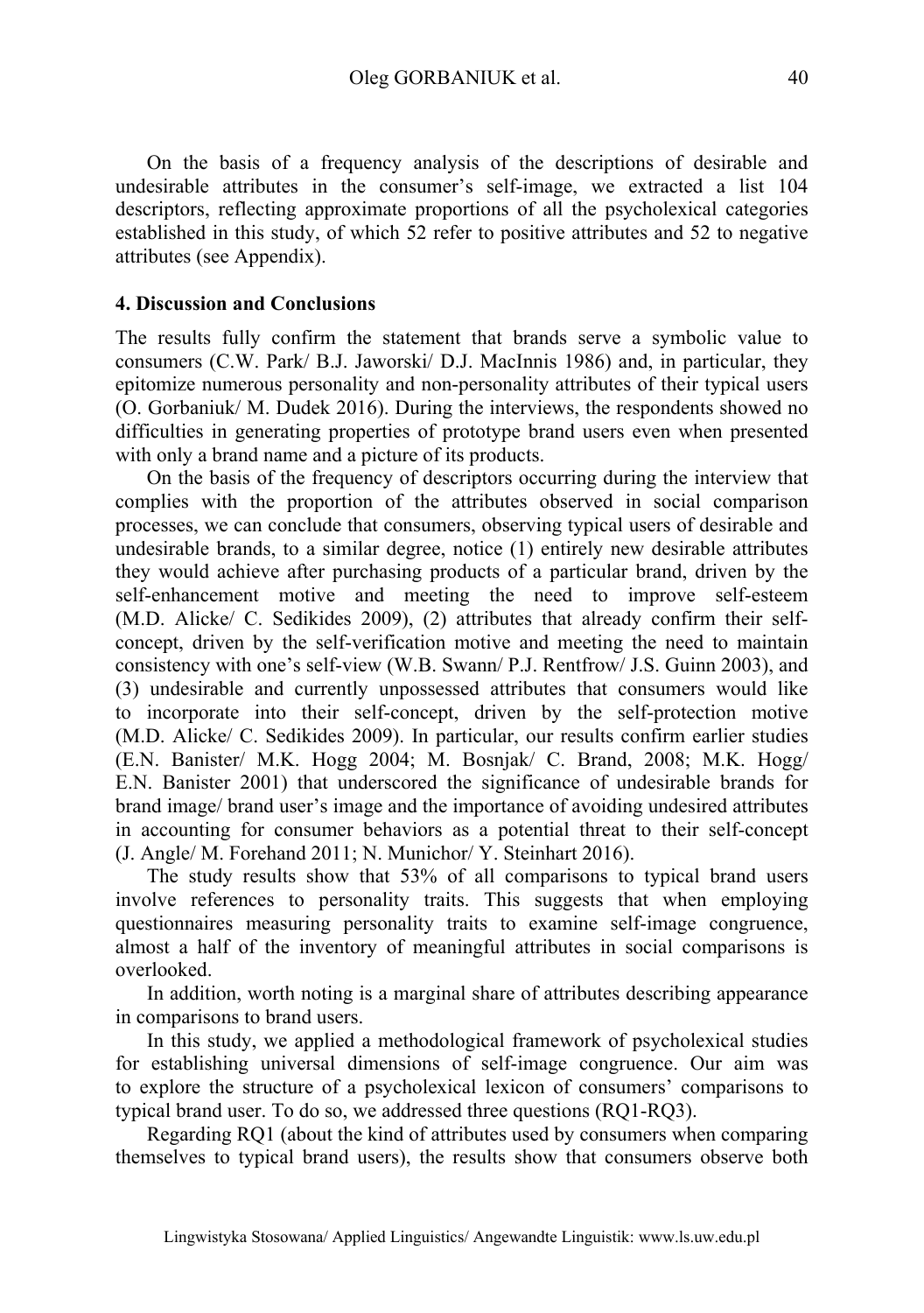positive and negative attributes in typical brand users, and over a half of all the attributes are personality descriptors. Roughly one-third of the consumer lexicon (in which seven categories were distinguished) includes attributes that are desirable for the respondent's self-image, but are currently lacking. Another one-third embraces descriptors of the attributes observed both in the consumer's self-image and in the image of typical brand users (and these attributes may reflect the confirmatory value for the respondent's self-image). The remaining part of descriptors refer to the attributes the respondent does not currently possess and would like to avoid (as these may pose a threat to his/ her self-image).

The answer to RQ2 (about the psycholexical structure of comparisons to typical brand users) is that personality-trait descriptors in consumers' descriptions are over twice as big as in the Polish lexicon. As for the differences, the consumer lexicon contains fewer descriptors categorized as observable activities, social roles, and worldviews (although social evaluations are more common when consumers point to desirable and undesirable attributes in comparisons to the image of typical brand users). By contrast, the Polish lexicon proved to be lower in strong evaluative adjectives and descriptors referring to hobbies and interests. The proportion of consumers' comparisons involving attributes from the categories of experiential states (cognitive or emotional states) and physical states appears to be similar.

Finally, addressing RQ3 (concerning the psycholexical structure of comparisons to typical brand users by references to desirable, shared, and undesirable attributes) revealed that the proportion of personality descriptors in respondents' answers to three interview questions is similar, although, as regards desirable and undesirable attributes, more common are purely evaluative attributes that express an attitude or affect toward typical brand users than a description of their characteristics.

Importantly, the study allowed us to extract a high-frequency list of 104 consumer descriptors (see Appendix) that can be applied in quantitative research into the factor structure of the lexicon of social comparisons conducted on the basis of (a) a list of most frequent descriptors of typical brand users, (b) examination of the meaningfulness of different attributes for brand preference, and (c) development of short scales for the measurement of self-image congruence resolving the domain adjustment problem (cf. M. Avis 2012). It is worth noting that the study presented here was restricted to brands of goods. Therefore, a valuable contribution to our results (in the area of brands of goods) would be analogous research into service brands as well as research into consumer lexicons in other countries so that cultural universality of the results of this study can be examined. Another direction of future research could be addressing a question of the extent to which consumer context affects the semantic field of the words (and relationships between them) used in descriptions of consumers, as compared to their use in descriptions of other people.

### **References**

Aaker, D.A. (1996), *Measuring brand equity across products and markets*. In: California Management Review 38(3), 102–120.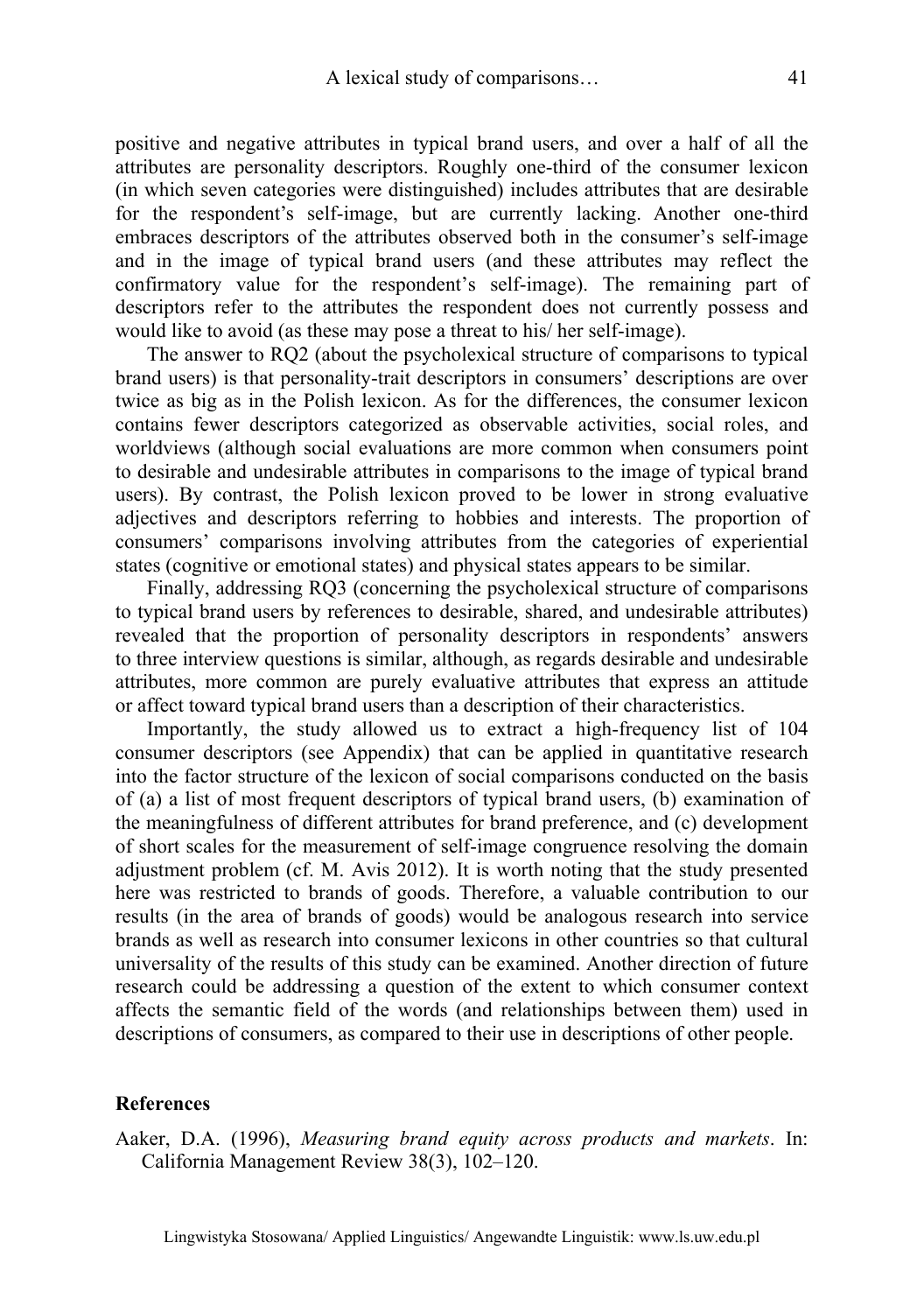- Aguirre-Rodriguez, A./ M. Bosnjak / M.J. Sirgy (2012), *Moderators of the selfcongruity effect on consumer decision-making: A meta-analysis*. In: Journal of Business Research 65(8), 1179–1188.
- Ahuvia, A.C. (2005), *Beyond the extended self: Loved objects and consumers' identity narratives*. In: Journal of Consumer Research 32(1), 171–184.
- Alicke, M. D./ C. Sedikides (2009), *Self-enhancement and self-protection: What they are and what they do*. In: European Review of Social Psychology 20(1), 1–48.
- Allport, G.W./ H.S. Odbert (1936), *Trait-names: A psycho-lexical study*. In: Psychological Monographs 47(1), 1–171.
- Angle, J./ M. Forehand (2011), *A unified theory of consumer response to self-threat*. In: D.W. Dahl/ G.V. Johar/ S.M.J. van Osselaer (eds), Advances in Consumer Research, Vol. 38. Duluth, 64–65.
- Angleitner A./ F. Ostendorf/ O.P. John (1990), *Towards a taxonomy of personality descriptors in German: A psycho-lexical study*. In: European Journal of Personality 4(2), 89–118.
- Avis, M. (2012), *Brand personality factor based models: A critical review*. In: Australasian Marketing Journal 20(1), 89–96.
- Banister, E.N./ M.K. Hogg (2004), *Negative symbolic consumption and consumers' drive for self-esteem: the case of the fashion industry*. In: European Journal of Marketing 38(7), 850–868.
- Bosnjak, M./ C. Brand (2008), *The impact of undesired self-image congruence on consumption-related attitudes and intentions*. In: International Journal of Management 25(4), 673–683.
- Chernev, A./ R. Hamilton/ D. Gal (2011), *Competing for consumer identity: Limits to self-expression and the perils of lifestyle branding*. In: Journal of Marketing 75(3), 66–82.
- De Raad, B./ A.A. Hendriks/ W.K. Hofstee (1992), *Towards a refined structure of personality traits*. In: European Journal of Personality 6(4), 301–319.
- De Raad, B./ D.P. Barelds (2008), *A new taxonomy of Dutch personality traits based on a comprehensive and unrestricted list of descriptors*. In: Journal of Personality and Social Psychology 94(2), 347–364.
- Di Blas, L./ M. Forzi (1999), *Refining a descriptive structure of personality attributes in the Italian language: The abridged Big Three circumplex structure*. In: Journal of Personality and Social Psychology 76(3), 451–481.
- Dubisz, S. (Ed.) (2008). *Uniwersalny słownik języka polskiego*. Warszawa.
- Escalas, J.E./ J.R. Bettman (2015), *Brand relationships and self-identity: consumer use of celebrity meaning to repair a compromised identity*. In: M. Breazeale/ S. Fournier/ J. Avery (eds), Strong Brands, Strong Relationships. London, 81–94.
- Galton, F. (1884), *Measurement of character*. In: Fortnightly Review 36, 179–185.
- Gilmore, A. (2006), *Usługi—marketing i zarządzanie*. Warszawa.
- Goldberg, L.R. (1981), *Language and individual differences: The search for universals in personality lexicons*. In: Review of Personality and Social Psychology 2(2), 141–165.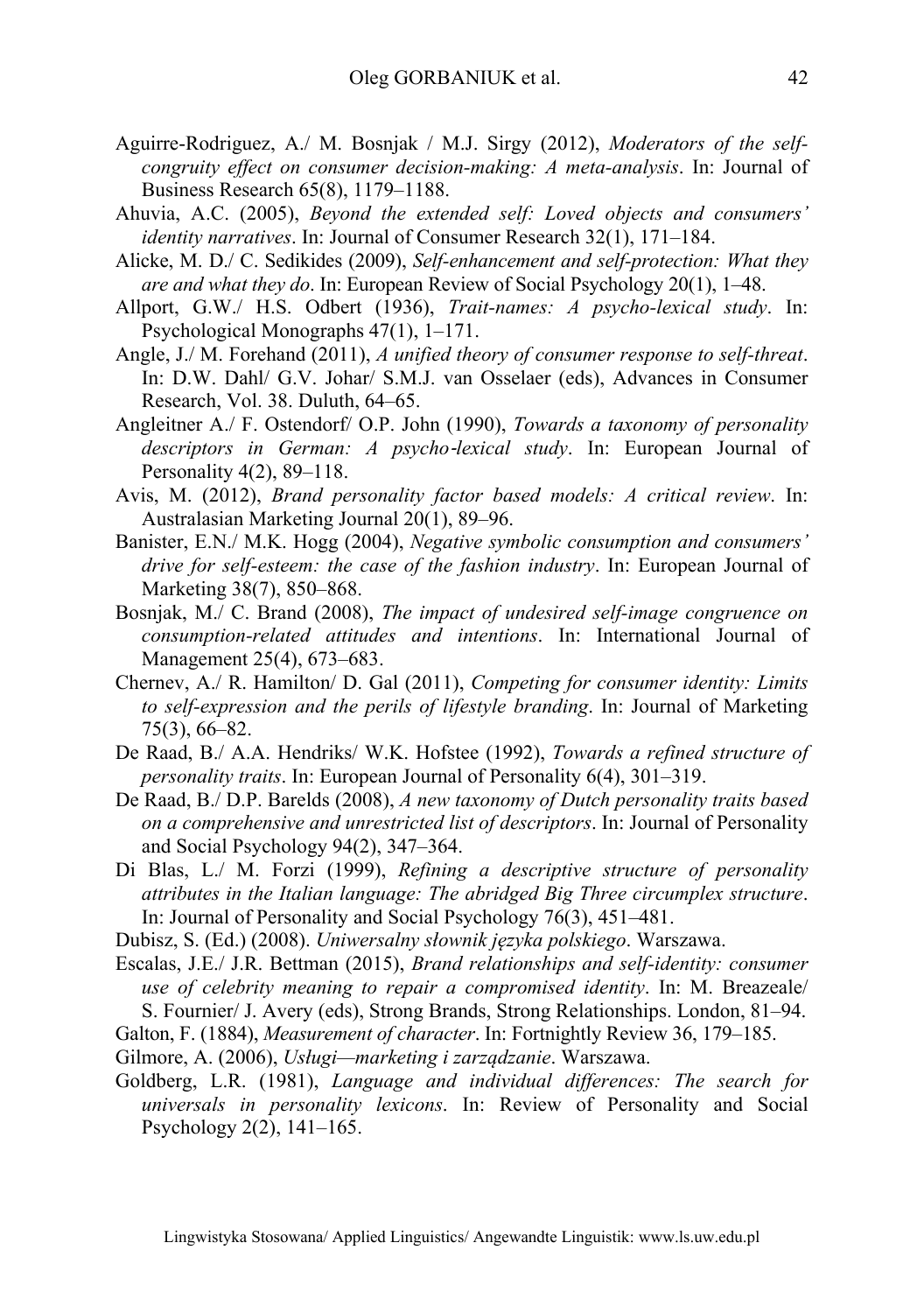- Goldberg, L.R. (1982), *From Ace to Zombie: Some explorations in the language of personality*. In: C.D. Spielberger/ J.N. Butcher (eds), Advances in Personality Assessment, Vol. 1. Hillsdale, 203–234.
- Goldberg, L.R. (1990), *An alternative "description of personality": The Big-Five factor structure*. In: Journal of Personality and Social Psychology 59(6), 1216– 1229.
- Gorbaniuk, O./ A. Budzińska/ M. Owczarek/ E. Bożek/ K. Juros (2013), *The factor structure of Polish personality-descriptive adjectives: An alternative psycholexical study*. In: European Journal of Personality 27(3), 304–318.
- Gorbaniuk, O./ E. Czarnecka/ M. Chmurzyńska (2011), *Taxonomy of persondescriptive terms in Polish: A psycho-lexical study*. In: Current Problems of Psychiatry 12(1), 100–106.
- Gorbaniuk, O./ M. Dudek (2016). *Właściwości psychometryczne kwestionariusza do pomiaru wizerunku konsumenta*, In: Psychologiczne Zeszyty Naukowe 1(1),  $1-16.$
- Graeff, T.R. (1996), *Using promotional messages to manage the effects of brand and self-image on brand evaluations*. In: Journal of Consumer Marketing 13(3), 4–18.
- Grubb, E.L./ H.L. Grathwohl (1967), *Consumer self-concept, symbolism and market behavior: A theoretical approach*. In: The Journal of Marketing 31(4), 22–27.
- Hogg, M.K./ E.N. Banister (2001), *Dislikes, distastes and the undesired self: conceptualising and exploring the role of the undesired end state in consumer exprience*. In: Journal of Marketing Management 17(1-2), 73–104.
- Hollenbeck, C.R./ A.M. Kaikati (2012), *Consumers' use of brands to reflect their actual and ideal selves on Facebook*. In: International Journal of Research in Marketing 29(4), 395–405.
- Hosany, S./ D. Martin (2012), *Self-image congruence in consumer behavior*. In: Journal of Business Research 65(5), 685–691.
- Hřebíčková, M. (2007), *The lexical approach to personality description in the Czech context*. In: Czechoslovak psychology, Supplement 51, 50–61.
- Johar, J.S./ M.J. Sirgy (1991), *Value-expressive versus utilitarian advertising appeals: When and why to use which appeal*. In: Journal of Advertising 20(3), 23–33.
- Lee, K./ M.C. Ashton (2004), *Psychometric properties of the HEXACO Personality Inventory*. In: Multivariate Behavioral Research 39(2), 329–358.
- McCrae, R.R./ P.X. Costa (1987), *Validation of the Five-Factor Model of personality across instruments and observers*. In: Journal of Personality and Social Psychology 52(1), 81–90.
- McEwen, W.J. (2005), *Married to the Brand: Why Consumers Bond With Some Brands for Life*. Princeton, NJ.
- Mlačić, B./ F. Ostendorf (2005), *Taxonomy and structure of Croatian personality*‐*descriptive adjectives*. In: European Journal of Personality 19(2), 117–152.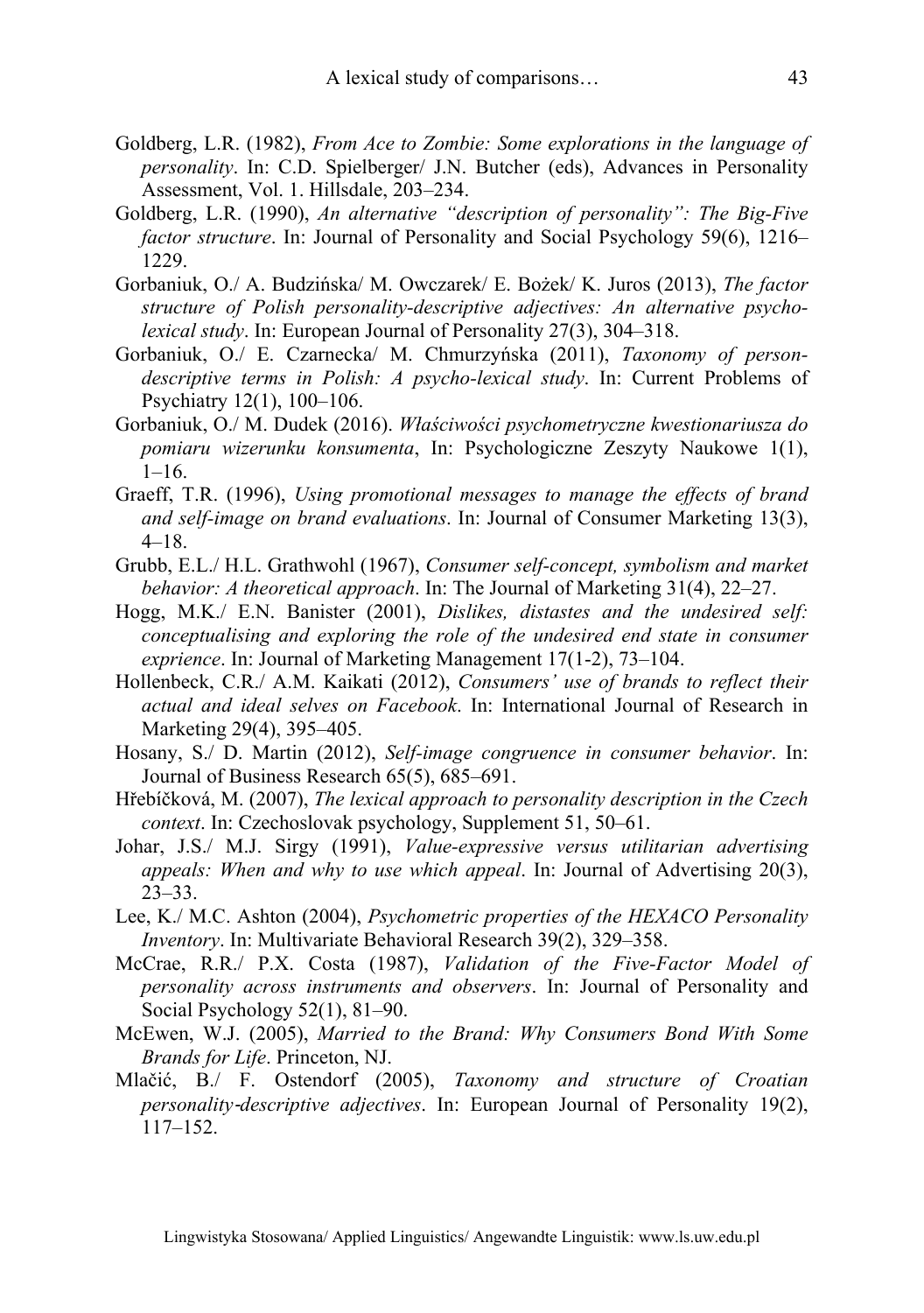- Munichor, N./ Y. Steinhart (2016), *Saying no to the glow: When consumers avoid arrogant brands*. In: Journal of Consumer Psychology 2(26), 179–192.
- Musante, M.D./ D.C. Bojanic/ J. Zhang (2008), *A modified brand personality scale for the restaurant industry*. In: Journal of Hospitality & Leisure Marketing 16(4), 303–323.
- Norman, W.T. (1967), *2,800 personality trait descriptors: Normative operating characteristics for a university population*. Ann Arbor: Department of Psychology, University of Michigan; Research Rep. Nr 08310-1-T.
- Park, C.W./ B.J. Jaworski/ D.J. Maclnnis (1986), *Strategic brand concept-image management*. In: The Journal of Marketing 50(4), 135–145.
- Peabody, D./ L.R. Goldberg (1989), *Some determinants of factor structures from personality-trait descriptors*. In: Journal of Personality and Social Psychology 57(3), 552–567.
- Rosch, E./ B. Mervis/ W.D. Gray/ D.M. Johnson/ P. Bayes-Braem (1976), *Basic objects in natural categories*. In: Cognitive Psychology 8, 382–439.
- Saucier, G. (1997), *Effects of variable selection on the factor structure of person descriptors*. In: Journal of Personality and Social Psychology 73(6), 1296–1312.
- Saucier, G./ L.R. Goldberg (1996), *The language of personality: Lexical perspectives*. In: J.S. Wiggins (ed.), The Five-Factor Model of Personality: Theoretical Perspectives. New York, 21–50.
- Saucier, G./ S. Srivastava (2015), *What makes a good structural model of personality? Evaluating the Big Five and alternatives*. In: M. Mikulincer/ Ph. R. Shaver/ M. L. Cooper, R. J. Larsen (eds), APA Handbook of Personality and Social Psychology, Vol. 4: Personality Processes and Individual Differences. Washington, DC., 283–305.
- Siguaw, J.A./ A. Mattila/ J.R. Austin (1999), *The brand-personality scale*. In: Cornell Hospitality Quarterly 40(3), 48–55.
- Sirgy, M.J. (1982), *Self-concept in consumer behavior: A critical review*. In: Journal of Consumer Research 9(3), 287–300.
- Sirgy, M.J./ J.S. Johar/ A.C. Samli/ C.B. Claiborne (1991), *Self-congruity versus functional congruity: Predictors of consumer behavior*. In: Journal of the Academy of Marketing Science 19(4), 363–375.
- Stokburger-Sauer, N.E./ S. Rathneshwar/ S. Sen (2013), *Drivers of consumer-brand identification*. In: International Journal of Research in Marketing 29, 406–418.
- Swann, W.B. Jr./ P.J. Rentfrow/ J.S. Guinn (2003), *Self-verification: The search for coherence*. In: M.R. Leary/ J.P. Tangney (eds), Handbook of self and identity. New York, 367–383.
- Szarota, P./ M.C. Ashton/ K. Lee (2007), *Taxonomy and structure of the Polish personality lexicon*. In: European Journal of Personality 21(6), 823–852.
- Wicklund, R.A./ P.M. Gollwitzer (1981), *Symbolic self-completion, attempted influence, and self-deprecation*. In: Basic and Applied Social Psychology 2(2), 89–114.
- Zadeh, L.A. (1965), *Fuzzy sets*. In: Information and Control 8(3), 338–353.